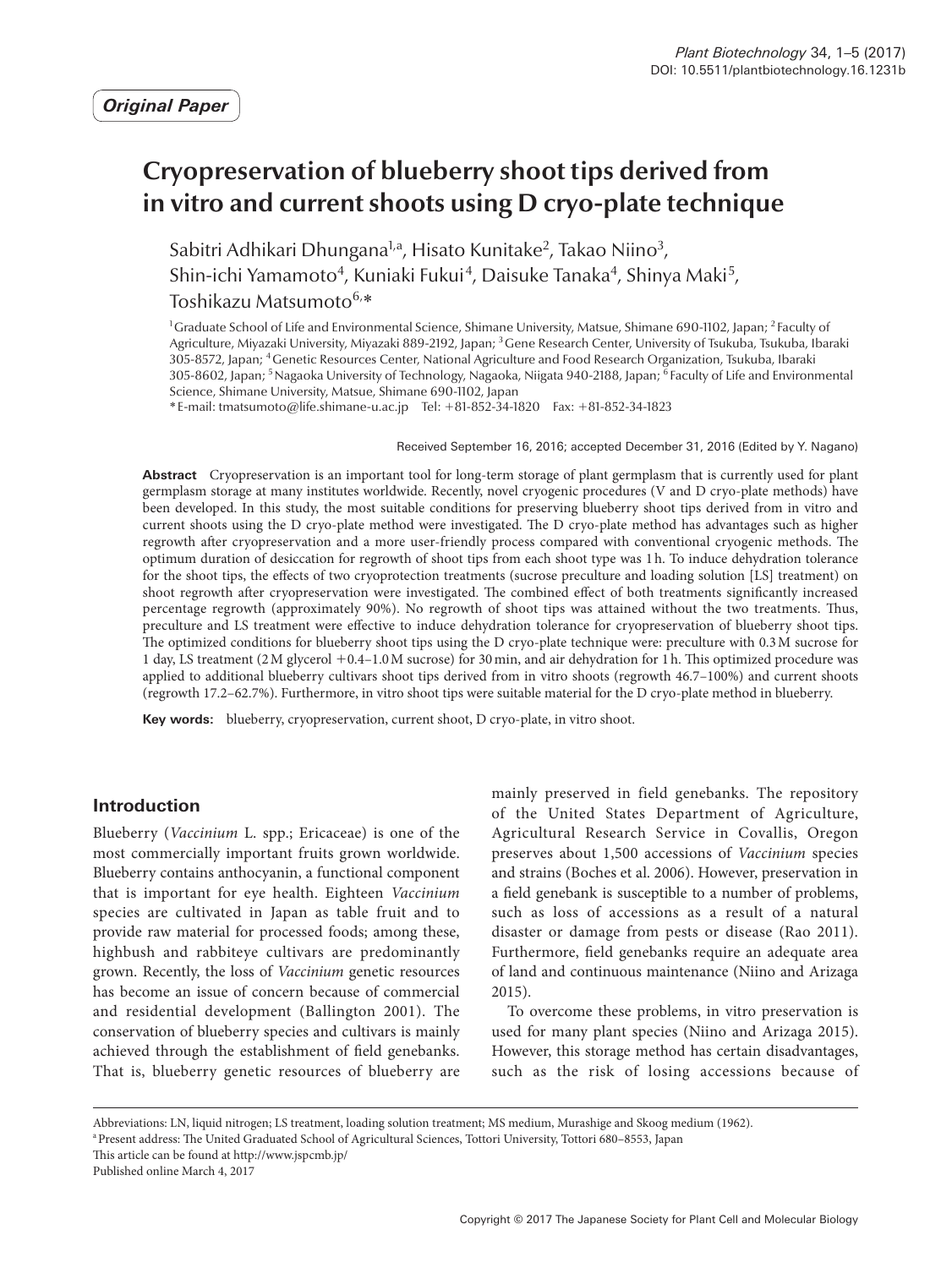contamination or human error and the possibility of genetic changes during long-term storage (Kaviani 2011). Cryopreservation, a method of storing structurally intact cells and tissues at extremely low temperatures, such as in liquid nitrogen (LN), has been developed as a long-term conservation method for plant germplasm and is used in genebanks of many countries (Sakai and Engelmann 2007). Cryopreservation has unique attributes that minimize space and maintenance requirements without causing genetic alterations (Sakai 1997). Recently, two novel cryogenic protocols using aluminum cryo-plates were developed, the osmo-dehydration method (V cryo-plate; Sekizawa et al. 2011; Yamamoto et al. 2011, 2012a, 2012b) and the air-dehydration method (D cryoplate; Niino et al. 2013). The major advantages of the cryo-plate methods are their user-friendly procedures, minimization of shoot injury, and rapid cooling and warming, which results in higher recovery (Matsumoto et al. 2015; Niino et al. 2013, 2014; Salma et al. 2014). Furthermore, the D cryo-plate method can be used with larger samples that are sensitive to physical damage and toxicity from certain cryoprotectants, such as PVS2 (Niino et al. 2014). In this study, we investigated the most suitable conditions for the D cryo-plate technique to develop an efficient cryopreservation protocol for blueberry shoot tips derived from in vitro and current shoots.

## **Materials and methods**

## *Plant material*

The rabbiteye blueberry cultivar 'Tifblue' (*Vaccinium ashei* J. M. Reade) was mainly used in this study. In vitro blueberry shoots were cultured in solidified 1/4MS medium (Murashige and Skoog 1962) (1/4 strength  $KNO_3$  and  $NH_4NO_3$ , 1/2 strength other macro elements) supplemented with  $1 \text{ mg} l^{-1}$  zeatin, 3% (w/v) sucrose and 0.2% (w/v) gellan gum. The cultures were incubated at 25°C with a 16h photoperiod under white fluorescent light (50 *µ*mol m−1 s−2) and subcultured every month. Current shoots with axillary buds were collected between May and July 2014 from the Honjo experimental farm of Shimane University (Matsue, Japan). The shoot sections (approximately 5 cm long), with one to three axillary buds each, were washed with tap water and then sterilized in 70% ethanol for 30 s and in 1% sodium hypochlorite solution containing 0.01% Tween 20 for 15 min. The shoot sections were then rinsed four times in sterile distilled water, and kept in sterilized distilled water for about 30 min. Subsequently, the shoot tips (1.5mm size) were dissected from the axillary buds and used for the following experiments.

## *Cryopreservation procedure for shoot tips using the D cryo-plate procedure*

The D cryo-plate technique developed by Niino et al. (2013, 2014) was performed with some modifications (Matsumoto

et al. 2015). The cryo-plates (Yamamoto et al. 2011) used were obtained from the Genetic Resources Center, National Agriculture and Food Research Organization (Tsukuba, Japan).

Excised shoot tips derived from in vitro or current shoots were precultured on solidified 1/2MS medium with sucrose at 25°C, and plated on wells of aluminum cryo-plate with approximately 2.0 *µ*l of 2% (w/w) Na-alginate solution supplemented with 0.4 M sucrose in 1/2MS medium. Then, 100 mM CaCl<sub>2</sub> solution supplemented with 0.4 M sucrose in 1/2MS was poured on the aluminum plates with shoot tips and left for  $15$  min for polymerization. After removing the CaCl, solution, the cryo-plate attached shoot tips was treated with LS solution (2M glycerol+sucrose) in a Petri dish for 30min at 25°C, and dehydrated in a laminar flow cabinet (Sanyo Electric Co., Ltd., Osaka, Japan). In the cabinet, the air current velocity was approximately  $0.6 \text{ m s}^{-1}$ , the temperature was 25°C and relative humidity was about 32%. The cryo-plates with dehydrated shoot tips were transferred to uncapped 2ml cryotubes held on a cryo-cane and directly plunged into LN for at least 30min. For plant regeneration, cryo-plates with shoot tips in LN were transferred to 1.2 M sucrose solution with 1/2MS in Petri dishes for 15 min at 25°C for rapid warming and unloading. Then, shoot tips were plated on solidified  $1/4MS$  medium supplemented with 3% sucrose and  $1 \text{ mg} l^{-1}$ zeatin, and incubated at 25°C under white fluorescent light (50  $\mu$ mols<sup>-1</sup> m<sup>-2</sup>) and a 16 h photoperiod.

## *Optimization of the D cryo-plate technique with preculture and LS treatment*

The effects of sucrose preculture and LS treatment on regrowth were investigated. In a preliminary experiment using the D cryo-plate method, osmoprotection treatment including preculture (0.3 M sucrose) for 1 day and LS treatment (2 M glycerol +0.6M sucrose) for 30min resulted in high regrowth. We investigated the effects of preculture and LS treatment with the above conditions on the regrowth of in vitro blueberry shoot tips cryopreserved using the D cryo-plate method. To optimize the D cryo-plate method protocol for blueberry in vitro shoot tips, we evaluated the suitability of osmoprotection treatments, including preculture (sucrose concentration, 0.3 to 0.7M; 1–3 days duration) at 25°C and LS treatment (sucrose concentration, 0.4 to 1.2M) for 30 min at 25°C, for shoot tip regrowth.

# *Application of the protocol for other cultivars/ species*

To compare regrowth after cryopreservation using the optimized D cryo-plate technique, we used shoot tips derived from in vitro and current shoots from an additional seven cultivars.

#### *Data analysis*

Post-rewarming regrowth (normal shoot formation) was evaluated after 1 month of reculture. The shoot tips that produced normal shoots after 1 month of reculture were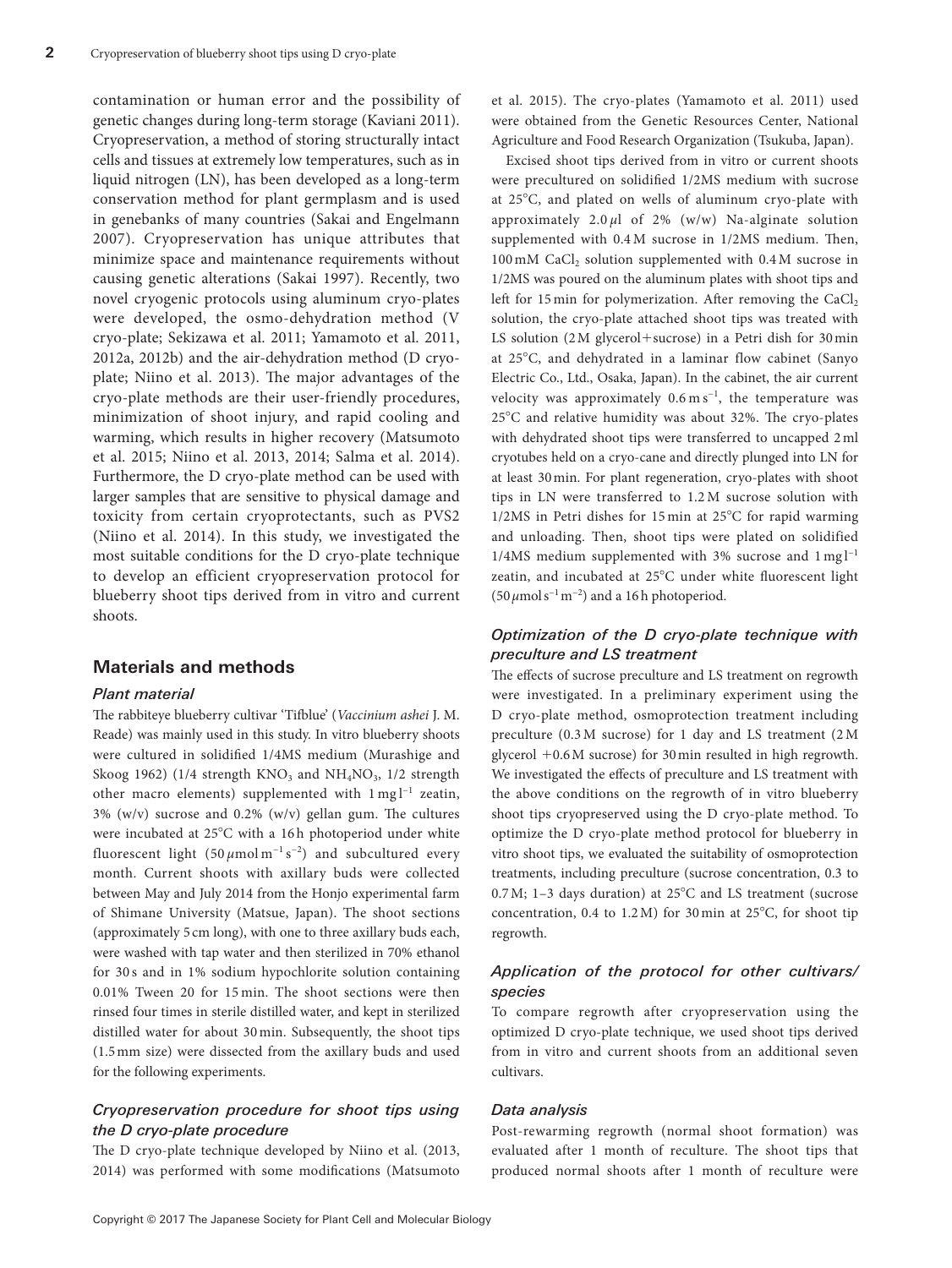recorded as regrowth shoots. Three replicates of approximately 10 shoot tips were tested in each experiment. Statistical analyses were performed using Student's *t* test or Tukey's test after oneway ANOVA.

## **Results and discussion**

The effects of desiccation duration on blueberry shoot tips derived from in vitro and current shoots using the D cryo-plate method are shown in Figure 1. The highest percentage of regrowth was achieved with 1h desiccation of shoot tips derived from in vitro shoots (86.7%) and shoot tips from current shoots (59.7%). The regrowth of in vitro shoots after cryopreservation using the D cryo-plate method was significantly higher than that of current shoots. Prolonged duration of desiccation resulted in decreased percentage regrowth. To induce osmo-tolerance for in vitro shoot tips, the effects of two cryoprotection treatments, 0.3M sucrose preculture for 1 day and LS treatment with 2M glycerol+0.6M sucrose solution, on shoot regrowth after cryopreservation were investigated. A high percentage of regrowth (93.6%) was achieved following the two osmoprotection treatments (Table 1). Shoot tips that had been subjected to a single osmoprotection treatment displayed 19.4–36.4% regrowth. These results indicated that preculture and LS treatment were necessary to increase the percentage of regrowth of blueberry shoot tips with the D cryo-plate technique.

In vitro shoot tips were precultured on solidified 1/2MS medium supplemented with different concentrations (0.3, 0.5 and 0.7M) of sucrose at 25°C for 1 day and treated with LS solution of 2M glycerol+1M sucrose, then dehydrated for 1h prior to freezing in LN. The highest percentage regrowth (74.2%) was achieved with shoot tips precultured with  $0.3$  M sucrose (Table 2). The optimum preculture duration was also determined. As shown in Table 3, the highest percentage regrowth (79.5%) was attained by preculture with 0.3 M sucrose for 1 day. Thus, preculture with 0.3M sucrose for 1 day was chosen as the optimum condition in the following



Figure 1. Effect of desiccation time on regrowth of cryopreserved blueberry shoot tips by D cryo-plate method. Blueberry (*Vaccinium ashei* var. Tifblue). Vertical bars: SE, current shoot: shoot tips derived from field grown shoots, in vitro shoot: shoot tips derived from in vitro grown shoots.

experiments. Preculturing shoot tips on solidified medium with a high sucrose concentration is extremely effective at inducing osmo-tolerance for cryopreservation in many plant species (Engelmann et al. 2008; Sakai et al. 2008). Similarly, LS treatment is very effective at improving the regrowth rate after cryopreservation and is used for many plant species (Matsumoto et al. 1994).

The optimum sucrose concentration for the LS solution was determined for in vitro blueberry shoot tips. As shown in Table 4, no significant difference was observed in concentrations of sucrose from 0.4 to 1M. Thus, the optimized conditions for cryopreservation of blueberry shoot tips using the D cryo-plate technique were considered to be, as follows: preculture with 0.3M sucrose for 1 day, LS treatment (2M glycerol +0.4–1.0M sucrose) for 30 min and dehydration for 1 h. Plant regrowth via callus after cryopreservation is not desirable because it may induce somaclonal variation (Seibert 1976). Successfully cryopreserved and warmed blueberry

Table 1. Effect of preculture and LS treatments on the regrowth of in vitro blueberry shoot tips cryopreserved by D cryo-plate method.

| Preculture               | LS treatment | Regrowth $(\% \pm SE)$ |  |
|--------------------------|--------------|------------------------|--|
|                          |              | $93.6 \pm 3.2 a$       |  |
|                          | $\sim$       | $19.4 \pm 2.8$ c       |  |
| $\overline{\phantom{a}}$ |              | $36.4 \pm 5.2$ b       |  |
|                          |              | 0 <sub>d</sub>         |  |

Blueberry (*Vaccinium ashei* var. Tifblue) shoot tips were precultured on 0.3M sucrose for 1 day, LS treatment with 2M glycerol+0.6M sucrose for 30 min and desiccated for 1 h at 25°C. Regrowth: percent of shoot tips produced normal shoots after 4 weeks of plating. Approximately 10 shoot tips were tested for each of three replicates. Data followed by different letters are significantly different at *p*<0.05 (by Tukey's test).

Table 2. Effect of concentration of sucrose in preculture on the regrowth of cryopreserved in vitro shoot tips of blueberry by D cryoplate method.

| Sucrose concentration | Regrowth $(\% \pm SE)$ |  |
|-----------------------|------------------------|--|
| 0.3M                  | $74.2 \pm 0.8$ a       |  |
| 0.5M                  | $45.4 \pm 2.4$ b       |  |
| 0.7 <sub>M</sub>      | $17.3 \pm 3.9 c$       |  |

Blueberry (*Vaccinium ashei* var. Tifblue) shoot tips were precultured for 1 day, LS treatment with 2 M glycerol + 0.6 M sucrose for 30 min and desiccated for 1 h at 25°C. Regrowth: percent of shoot tips produced normal shoots after 1 month of plating. Approximately 10 shoot tips were tested for each of three replicates. Data followed by different letters are significantly different at *p*<0.05 (by Tukey's test).

Table 3. Effect of preculture duration on the regrowth of cryopreserved blueberry in vitro shoot tips by D cryo-plate method.

| Regrowth $(\% \pm SE)$ |  |
|------------------------|--|
| $79.5 \pm 2.3$ a       |  |
| $45.2 \pm 2.9$ b       |  |
| $35.4 + 4.7c$          |  |
|                        |  |

Blueberry (*Vaccinium ashei* var. Tifblue) shoot tips were precultured on 0.3M sucrose, LS treatment with 2M glycerol+0.6M sucrose for 30min and desiccated for 1 h at 25°C. Regrowth: percent of shoot tips produced normal shoots after 1 month of plating. Approximately 10 shoot tips were tested for each of three replicates. Data followed by different letters are significantly different at *p*<0.05 (by Tukey's test).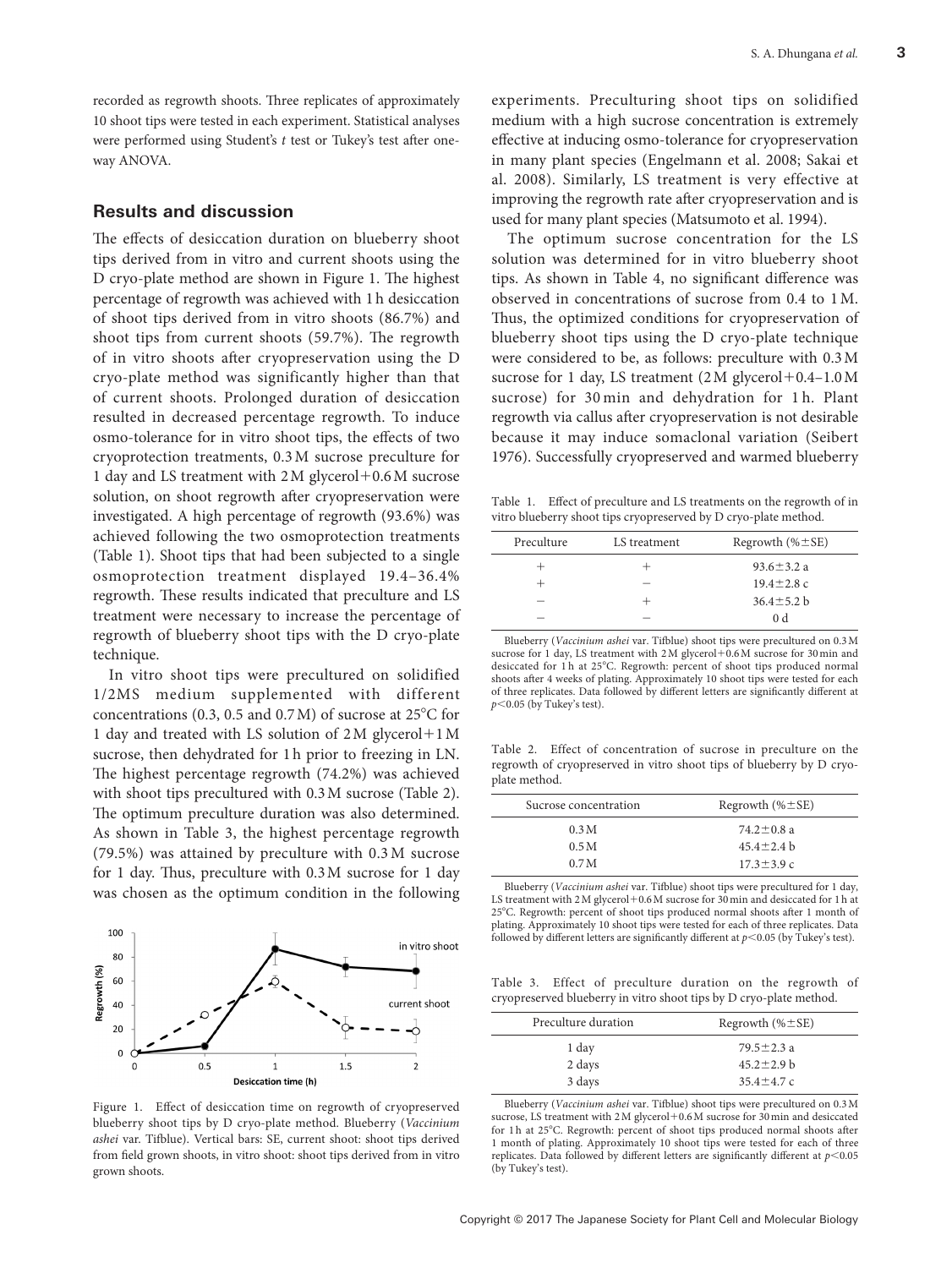

Figure 2. Shoots formed from cryopreserved in vitro blueberry shoot tips. Blueberry (*Vaccinium ashei* var. Tifblue). A: 20 days after reculture, B: 45 days after reculture. Bars=1mm.

Table 4. Effect of sucrose concentration in LS treatment on the regrowth of cryopreserved in vitro shoot tips of blueberry using D cryo-plate method.

| Sucrose concentration | Regrowth $(\% \pm SE)$ |
|-----------------------|------------------------|
| 0.4M                  | $55.2 \pm 4.8$ a       |
| 0.6M                  | $61.8 \pm 8.1 a$       |
| 0.8M                  | $57.0 \pm 1.4 a$       |
| 1.0M                  | $54.5 \pm 6.6$ a       |

Blueberry (*Vaccinium ashei* var. Tifblue) shoot tips were precultured for 1 day on 0.3M sucrose, LS treatment for 30min and desiccated for 1h at 25°C. Regrowth: percent of shoot tips producing normal shoots after 1 month of plating. Approximately 10 shoot tips were tested for each of three replicates. Data followed by different letters are significantly different at *p*<0.05 (by Tukey's test).

shoot tips resumed growth in about 10 days and developed shoots within 45 days without intermediary callus formation (Figure 2).

Shoot tips derived from in vitro and current shoots of seven additional cultivars were tested using the optimal conditions established above. The percentage regrowth of in vitro shoot tips and current shoot tips ranged 46.7–100% (average 78.4%) and 17.2– 71.5% (50.7%), respectively (Table 5). Uchendu and Reed (2009) reported a high recovery (>80%) of cryopreserved in vitro-grown blueberry shoot tips using the encapsulation–dehydration technique. However, 7 h of desiccation time and a cold acclimation period of 22°C with 8 h low light/−1°C 16 h dark for 2 weeks were needed for the in vitro plant materials in that study. In contrast, the optimized D cryo-plate procedure we developed here does not require a cold acclimation period for the plant materials, and the desiccation time needed is only 1h.

In this study, we demonstrated that the D cryo-plate technique led to high percentage regrowth of several blueberry cultivars/species using in vitro shoot tips. Additionally, we found that in vitro shoots were a more suitable material for using the D cryo-plate method than current shoots. The optimized protocol is likely to be applicable for the cryopreservation of other Ericaceae Table 5. Regrowth of different cultivars of cryopreserved blueberry shoot tips derived from in vitro and current shoots by D cryo-plate method.

| Cultivars       | Regrowth $(\% \pm SE)$ |                 |        |
|-----------------|------------------------|-----------------|--------|
|                 | In vitro shoots        | Current shoots  | t-test |
| Rebiteye        |                        |                 |        |
| Festival        | $96.9 \pm 3.0$         | $56.7 \pm 8.8$  | *      |
| Climax          | $68.8 \pm 2.7$         | $61.9 \pm 11.9$ | NS     |
| Highbush        |                        |                 |        |
| Magnolia        | $68.5 \pm 4.2$         | $61.1 \pm 8.4$  | NS     |
| Sharpblue       | $77.5 \pm 4.5$         | $57.9 \pm 4.1$  | $\ast$ |
| Bluegold        | 100.0                  | $17.2 \pm 9.6$  | **     |
| <b>Brigitta</b> | $90.2 \pm 5.3$         | $62.7 \pm 6.5$  | $\ast$ |
| Weymouth        | $46.7 \pm 2.8$         | $37.1 \pm 2.4$  | NS     |
| Average         | 78.4                   | 50.7            |        |

Shoot tips were precultured on 0.3 M sucrose for 1 day, LS treatment with 2 M glycerol +  $0.6$  M sucrose for 30 min and desiccated for 1 h at 25 $^{\circ}$ C. Regrowth: percent of shoot tips produced normal shoots after 4 weeks of plating. Approximately 10 shoot tips were tested for each of three replicates.

species and cultivars with some modifications.

### **Acknowledgements**

This study was mainly supported by a grant from the Ministry of Agriculture, Forestry, and Fisheries of Japan (Genomics-based Technology for Agricultural Improvement, CRS-1001).

#### **References**

- Ballington JR (2001) Collection, utilization, and preservation of genetic resources in *Vaccinium*. *HortSci* 36: 213–220
- Boches P, Bassil NV, Rowland L (2006) Genetic diversity in the highbush blueberry evaluated with microsatellite markers. *J Am Soc Hortic Sci* 131: 674–686
- Engelmann F, Gonzalez-Arnao MT, Wu Y, Escobar R (2008) The development of encapsulation dehydration. In: Reed BM (ed) *Plant Cryopreservation: A Practical Guide*. Springer, New York, pp 59–75
- Kaviani B (2011) Conservation of plant genetic resources by cryopreservation. *Aust J Crop Sci* 5: 778–800
- [Matsumoto T, Sakai A, Yamada K \(1994\) Cryopreservation of in](http://dx.doi.org/10.1007/BF00231963) [vitro-grown apical meristems of wasabi \(](http://dx.doi.org/10.1007/BF00231963)*Wasabia japonica*) by